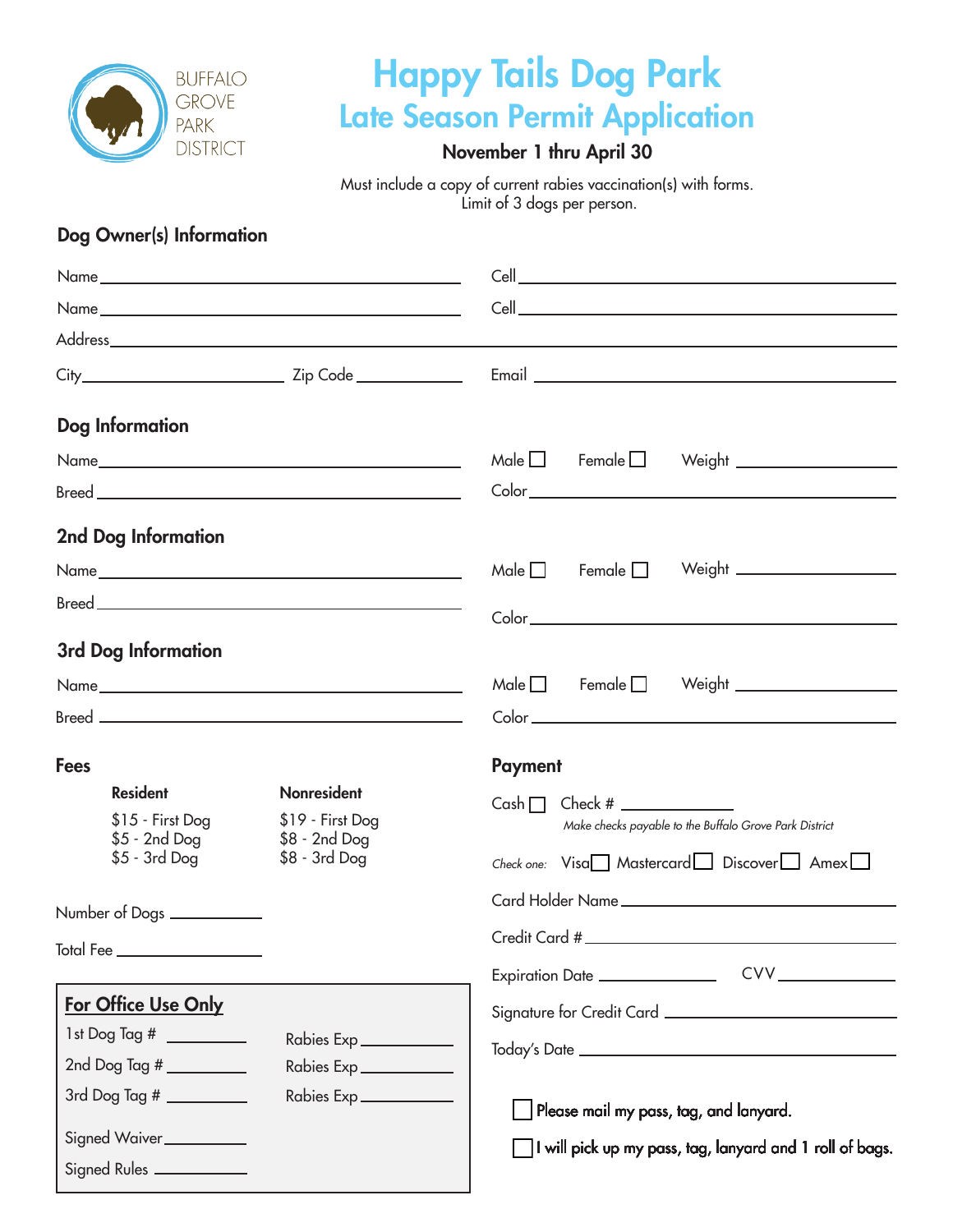

# Happy Tails Dog Park Rules

For everyone's safety and enjoyment, you and your dog are required to adhere to the following while visiting the Buffalo Grove Park District Happy Tails Dog Park. Permits are nontransferable and nonrefundable. Permits may be revoked and/or fines charged for any rule violation.

### **General**

- 1. Park hours are from sunrise to sunset. Patrons will use the park at their own risk.
- 2. Alcoholic beverages and smoking are not permitted.
- 3. All dogs must wear a collar displaying the following tags:
	- Current rabies tag
	- Buffalo Grove Park District Annual Dog Park Permit, or the owner must have valid daily use permit.
- 4. Children under the age of 10 years old are not permitted in the dog park at any time. Children 10 17 must be accompanied by an adult 18 years of age or older.
- 5. Children should not run or chase after dogs. Never pet a dog unless the dog's owner has granted permission.

### Control and Behavior

- 1. Dogs visiting the park must be at least 4 months old.
- 2. Dogs that are ill or in heat are not permitted.
- 3. Rawhide or food are not permitted, as dogfights might result.
- 4. Aggressive dogs are not permitted. Handlers/owners must remove their dog(s) at the first sign of aggression.
- 5. Dogs must be leashed while entering and exiting the park. Once in the dog park, the leash may be removed; however, the handlers/owners must have a leash in their possession at all times.
- 6. Handlers/owners are responsible for controlling their dog(s) and must maintain visual and voice contact with their animals at all times. Handlers/owners may be legally responsible for any injuries or damage caused by their dog(s).
- 7. There shall be no more than 3 dogs per handler/owner.
- 8. Pinch, choke chain and spike collars must be removed from the dog(s) prior to entering the dog park.
- 9. Handlers/owners are subject to a \$75 fine for failure to pick up and properly dispose of their dog's waste.

I have read and fully understand the above rules and I agree to follow all of the Happy Tails Dog Park Rules. If registering on-line or via facsimile, your on-line or facsimile signature shall substitute and have the same legal effect as an original form signature.

Permit Holder's Name (Please Print)

Permit Holder's Signature Date

Please return completed forms to: Buffalo Grove Park District - Dog Park Permit Application 530 Bernard Drive Buffalo Grove, IL 60089